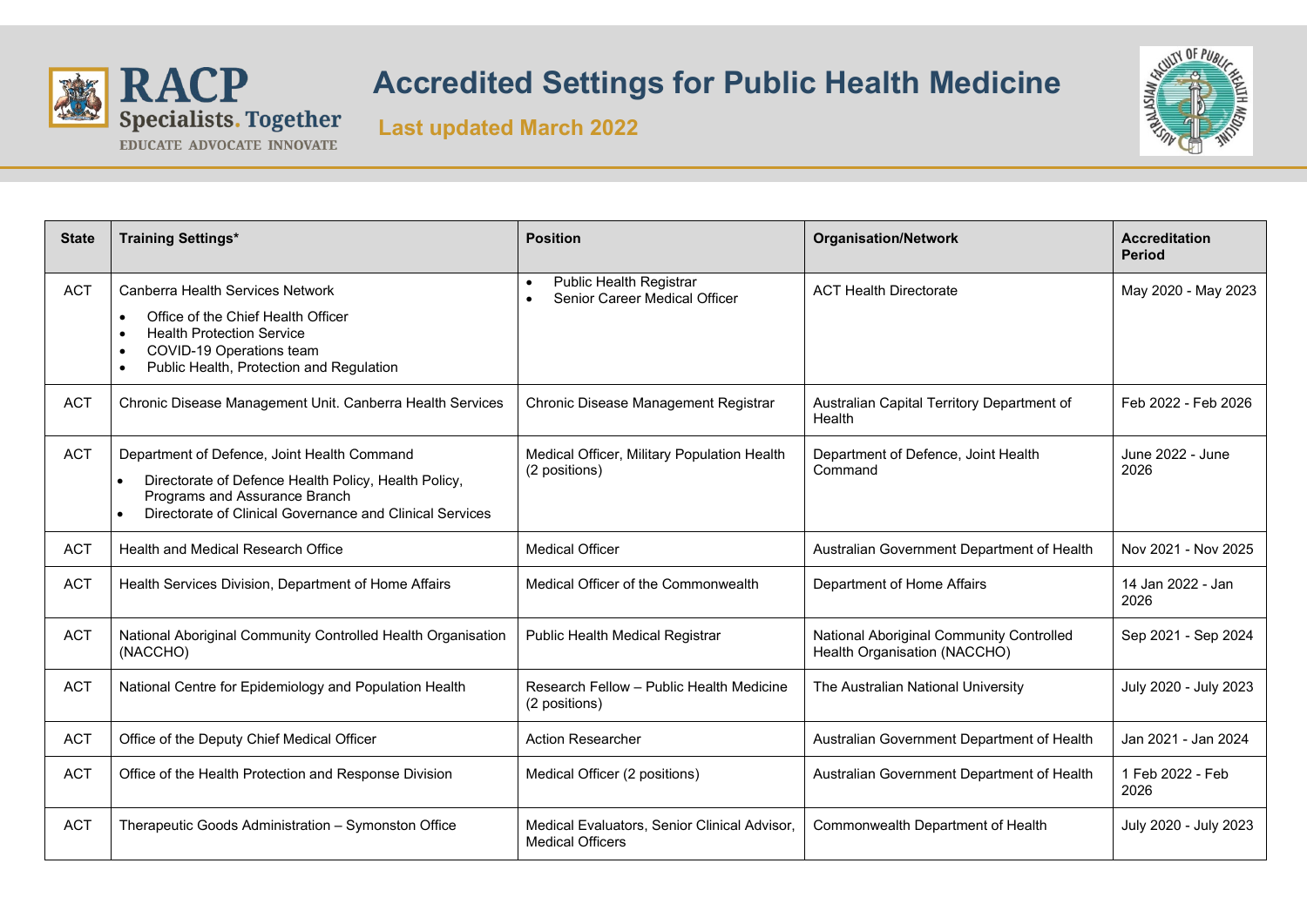| <b>ACT</b>   | Winnunga Nimmityjah Aboriginal Health and Community<br><b>Services</b>                             | Public Health Medicine Registrar                                 | Winnunga Nimmityjah Aboriginal Health and<br><b>Community Services</b>                      | May 2020 - May 2023                   |
|--------------|----------------------------------------------------------------------------------------------------|------------------------------------------------------------------|---------------------------------------------------------------------------------------------|---------------------------------------|
| <b>State</b> | <b>Training Settings*</b>                                                                          | <b>Position</b>                                                  | <b>Organisation/Network</b>                                                                 | <b>Accreditation</b><br><b>Period</b> |
| <b>NSW</b>   | Aboriginal Health and Medical Research Council of NSW                                              | <b>Public Health Registrar</b>                                   | Aboriginal Health and Medical Research<br>Council of NSW                                    | Jan 2020 - Jan 2023                   |
| <b>NSW</b>   | Air and Space Operations Centre                                                                    | Single Service Senior Medical Officer                            | <b>Australian Defence Force</b>                                                             | April 2021 - Apr 2024                 |
| <b>NSW</b>   | <b>Bulgarr Ngaru Medical Aboriginal Corporation</b>                                                | <b>Public Health Medicine</b>                                    | <b>Bulgarr Ngaru Medical Aboriginal Corporation</b>                                         | 12 Jan 2022 - Jan<br>2026             |
| <b>NSW</b>   | <b>Central Coast Clinical School and Research Institute</b>                                        | Lecturer                                                         | University of Newcastle                                                                     | May 2021 - Mar 2024                   |
| <b>NSW</b>   | Centre of Health Systems Science, The George Institute of<br>Global Health                         | <b>Research Fellow</b>                                           | The George Institute for Global Health                                                      | Apr 2020 - Apr 2023                   |
| <b>NSW</b>   | COVID-19 Services                                                                                  | Clinical Content Manager and Public Health<br>Analyst            | <b>Healthdirect Australia</b>                                                               | Sep 2020 - Sept 2023                  |
| <b>NSW</b>   | Croydon Community Health Centre                                                                    | Public Health Medicine Trainee/ Career<br><b>Medical Officer</b> | Community Health Sydney Local Health<br><b>District</b>                                     | Nov 2020 - Nov 2023                   |
| <b>NSW</b>   | <b>Gosford Public Health Unit</b>                                                                  | Public Health Medicine Registrar                                 | <b>Central Coast Local Health District</b>                                                  | Aug 2020 - Aug 2023                   |
| <b>NSW</b>   | <b>Health Services Division</b>                                                                    | Medical Officer of the Commonwealth                              | Department of Home Affairs                                                                  | July 2020 - July 2023                 |
| <b>NSW</b>   | Maari Ma Regional Office                                                                           | Public Health Registrar                                          | Maari Ma Health Aboriginal Corporation                                                      | Octo 2019 - Oct 2022                  |
| <b>NSW</b>   | <b>Medecins Sans Frontieres Australia</b>                                                          | Paediatric Advisor                                               | Medecins Sans Frontieres Australia                                                          | Sep 2021 - Sep 2025                   |
| <b>NSW</b>   | National Centre for Immunisation Research and Surveillance,<br>The Children's Hospital at Westmead | Public Health Medicine Registrar                                 | Westmead Public Health Training<br>Consortium/Sydney Children's Hospitals<br><b>Network</b> | July 2020 - July 2023                 |
| <b>NSW</b>   | Nepean Sexual Health Clinic & HIV Service                                                          | Registrar                                                        | Nepean Blue Mountains Local Health District                                                 | Nov 2020 - Nov 2023                   |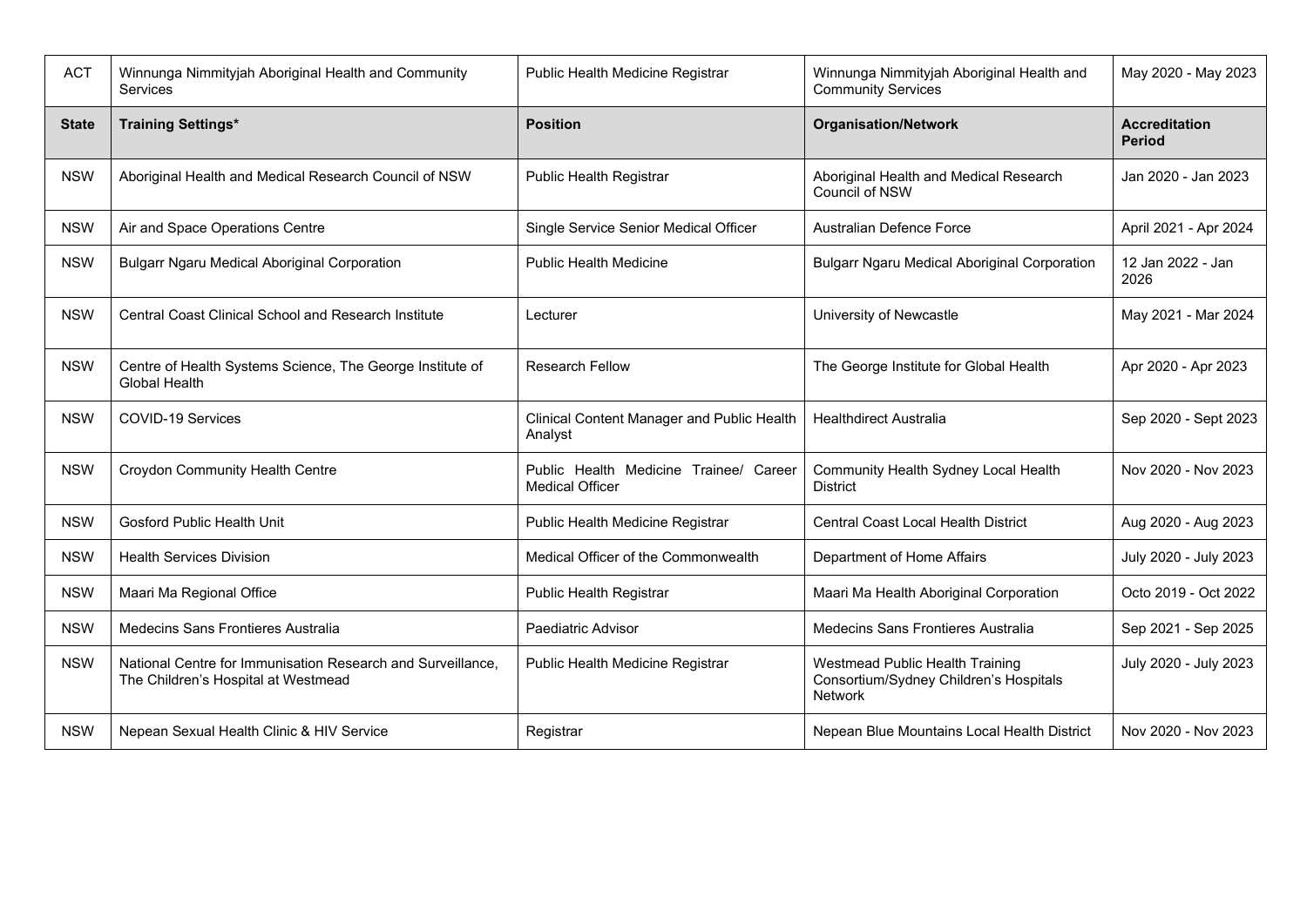| <b>NSW</b> | New South Wales Ministry of Health Network                                                                                                                                                                                                                                                                                                                                                                                                                                                                                                                                                                                                                                                                                                                                                                                                                                                                                                                                                                                                                                                                                                                                                                                     |                                                                                                                                                     |                                                               |                           |
|------------|--------------------------------------------------------------------------------------------------------------------------------------------------------------------------------------------------------------------------------------------------------------------------------------------------------------------------------------------------------------------------------------------------------------------------------------------------------------------------------------------------------------------------------------------------------------------------------------------------------------------------------------------------------------------------------------------------------------------------------------------------------------------------------------------------------------------------------------------------------------------------------------------------------------------------------------------------------------------------------------------------------------------------------------------------------------------------------------------------------------------------------------------------------------------------------------------------------------------------------|-----------------------------------------------------------------------------------------------------------------------------------------------------|---------------------------------------------------------------|---------------------------|
|            | Alcohol and Other Drugs Branch<br>$\bullet$<br>Centre for Aboriginal Health<br>Centre for Epidemiology and Evidence, North Sydney<br>$\bullet$<br>Centre for Population Health, North Sydney<br>$\bullet$<br>Centre for Population Health, WSLHD, North Parramatta<br>$\bullet$<br>Health Protection, North Sydney<br>NSW Office of Preventive Health, Liverpool Hospital<br>$\bullet$<br>NSW Refugee Health Service, Liverpool<br>$\bullet$<br>Office of the Chief Health Officer, North Sydney<br>$\bullet$<br>Office for Health and Medical Research<br>Population Health SWSLHD, Liverpool Hospital<br>$\bullet$<br>Public Health Emergency Operations Centre<br>$\bullet$<br>Public Health Response Branch, COVID-19 Adverse<br>Events Following Immunisation<br>Public Health Unit, Central Coast Local Health District<br>Public Health Unit, Hunter New England Local Health<br>$\bullet$<br><b>District</b><br>Public Health Unit, Nepean Blue Mountains Local Health<br><b>District</b><br>Public Health Unit, Northern Sydney Local Health District<br>Public Health Unit, SESLHD, Randwick<br>$\bullet$<br>Public Health Unit, Sydney Local Health District<br>$\bullet$<br>State Preparedness and Response Branch | <b>Trainee Public Health Officer</b><br>$\bullet$<br><b>Medical Advisor</b>                                                                         | NSW Public Health Training Program, NSW<br>Ministry of Health | May 2020 - May 2023       |
| <b>NSW</b> | New South Wales Poisons Information Centre                                                                                                                                                                                                                                                                                                                                                                                                                                                                                                                                                                                                                                                                                                                                                                                                                                                                                                                                                                                                                                                                                                                                                                                     | <b>Clinical Toxicology and Public Health</b><br>Registrar<br>Clinical Toxicology and Public Health<br>Fellow<br><b>Medical Officer</b><br>$\bullet$ | The Sydney Children's Hospitals Network                       | Feb 2021 - Feb 2024       |
| <b>NSW</b> | Northern Sydney Public Health Unit                                                                                                                                                                                                                                                                                                                                                                                                                                                                                                                                                                                                                                                                                                                                                                                                                                                                                                                                                                                                                                                                                                                                                                                             | Public Health Medicine Registrar/Career<br><b>Medical Officer</b>                                                                                   | Northern Sydney Local Health District                         | May 2020 - May<br>2023    |
| <b>NSW</b> | Population Health                                                                                                                                                                                                                                                                                                                                                                                                                                                                                                                                                                                                                                                                                                                                                                                                                                                                                                                                                                                                                                                                                                                                                                                                              | Advanced Trainee in Public Health<br>Medicine                                                                                                       | Hunter New England Local Health District                      | July 2020 - July 2023     |
| <b>NSW</b> | Public Health Unit, Nepean Blue Mountains LHD                                                                                                                                                                                                                                                                                                                                                                                                                                                                                                                                                                                                                                                                                                                                                                                                                                                                                                                                                                                                                                                                                                                                                                                  | Public Health Medicine Registrar (1<br>position)                                                                                                    | Nepean Blue Mountains Local Health District                   | Jan 2020 - Jan 2024       |
|            |                                                                                                                                                                                                                                                                                                                                                                                                                                                                                                                                                                                                                                                                                                                                                                                                                                                                                                                                                                                                                                                                                                                                                                                                                                | Public Health Medicine Registrar 0.5FTE                                                                                                             |                                                               | 14 Jan 2022 - Jan<br>2024 |
| <b>NSW</b> | Public Health Unit, SLHD                                                                                                                                                                                                                                                                                                                                                                                                                                                                                                                                                                                                                                                                                                                                                                                                                                                                                                                                                                                                                                                                                                                                                                                                       | <b>Career Medical Officer</b>                                                                                                                       | Sydney Local Health District                                  | Mar 2019 - June<br>2022   |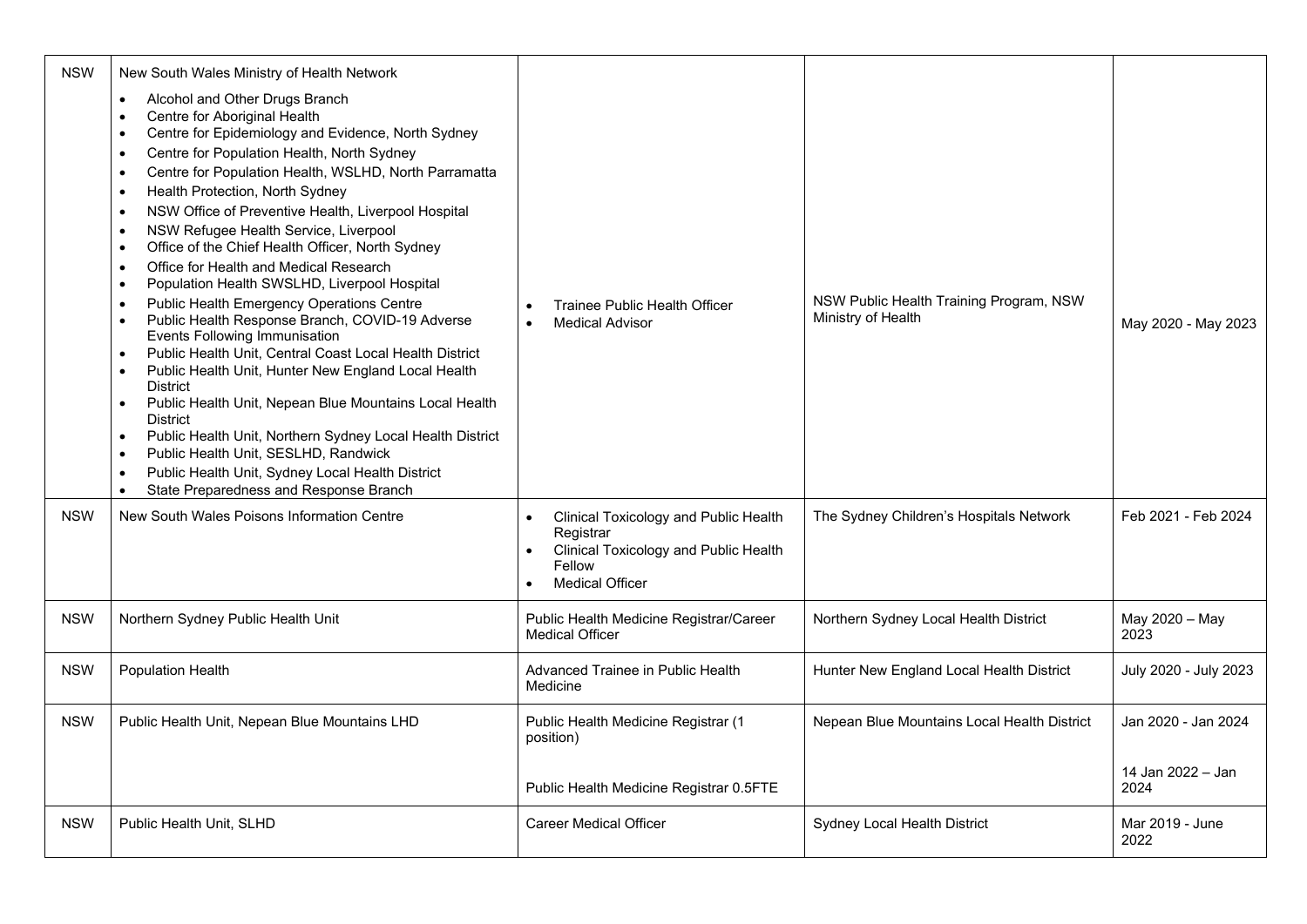| <b>NSW</b>                                                                                                                                                                                                                                           | Sonic Health Plus/Travel Doctor Sydney                                                                                                                                                                                                                            | <b>Medical Officer</b>                                                         | Sonic Health Plus/Travel Doctor Sydney      | May 2020 - May 2023                            |
|------------------------------------------------------------------------------------------------------------------------------------------------------------------------------------------------------------------------------------------------------|-------------------------------------------------------------------------------------------------------------------------------------------------------------------------------------------------------------------------------------------------------------------|--------------------------------------------------------------------------------|---------------------------------------------|------------------------------------------------|
| <b>NSW</b>                                                                                                                                                                                                                                           | South Eastern Sydney Public Health Medicine Training<br><b>Network</b><br>Directorate of Primary Integrated and Community Health<br>SES Public Health Unit - Planning and Population Health<br>$\bullet$<br>The Langton Centre (SESLHD Drug and Alcohol Services) | Advanced Trainee in Public Health                                              | South Eastern Sydney Local Health District  | May 2020 - May 2023                            |
|                                                                                                                                                                                                                                                      | <b>Kirketon Road Centre</b><br>$\bullet$                                                                                                                                                                                                                          |                                                                                |                                             | July 2019 - July 2022<br>July 2022 - July 2026 |
| <b>NSW</b>                                                                                                                                                                                                                                           | South Western Sydney Community Paediatric and Population<br>Health, Liverpool Hospital<br>Department of Community Paediatric<br><b>NSW Refugee Health Service</b><br>Population Health SWSLHD<br><b>Public Health Unit</b><br>$\bullet$                           | Public Health Medicine Registrar                                               | South Western Sydney Local Health District  | Nov 2020 - Nov 2023                            |
| <b>NSW</b>                                                                                                                                                                                                                                           | Sydney Institute for Women, Children and their Families                                                                                                                                                                                                           | Public Health Registrar                                                        | Sydney Local Health District                | July 2020 - July 2023                          |
| <b>NSW</b><br>Sydney Local Health District Public Health Medicine Network<br>Royal Prince Alfred Sexual Health Clinic (RPASHC)<br>$\bullet$<br><b>Public Health Unit</b><br>$\bullet$<br>Aboriginal Health and Medical Research Council<br>$\bullet$ | Advanced Trainee in Public Health                                                                                                                                                                                                                                 | Sydney Local Health District Public Health<br>Medicine Training (STP Rotation) | Jul 2020 - July 2023<br>Jan 2020 - Jan 2023 |                                                |
|                                                                                                                                                                                                                                                      | Central and Eastern Primary Network<br>$\bullet$                                                                                                                                                                                                                  | Temporary Advanced Trainee in Public                                           | Sydney Local Health District Public Health  | July 2020 - July 2023                          |
|                                                                                                                                                                                                                                                      | <b>Public Health Unit</b>                                                                                                                                                                                                                                         | Health (two positions)                                                         | <b>Medicine Training</b>                    |                                                |
| <b>NSW</b>                                                                                                                                                                                                                                           | Therapeutic Goods Administration - Sydney Office                                                                                                                                                                                                                  | <b>Medical Evaluator</b>                                                       | Commonwealth Department of Health           | July 2020 - July 2023                          |
| <b>NSW</b>                                                                                                                                                                                                                                           | University of New South Wales, The Ingham Institute                                                                                                                                                                                                               | Research Fellow in Child Population Health                                     | South Western Sydney Local Health District  | June 2019 - June<br>2022                       |
| <b>NSW</b>                                                                                                                                                                                                                                           | University of New South Wales, National Drug and Alcohol<br>Research Centre                                                                                                                                                                                       | <b>Public Health Registrar</b>                                                 | University of New South Wales               | Jan 2020 - Jan 2023                            |
| <b>NSW</b>                                                                                                                                                                                                                                           | University of Sydney                                                                                                                                                                                                                                              | PhD Candidate (Public Health Registrar)                                        | University of Sydney                        | 7 Feb 2022 - Feb<br>2026                       |
| <b>NSW</b>                                                                                                                                                                                                                                           | Westmead Public Health Training Consortium<br>Centre for Population Health - Health Promotion & Health<br>$\bullet$<br>Protection (Cumberland Hospital)                                                                                                           | Public Health Medicine Registrar                                               | Western Sydney Local Health District        | July 2020 - July 2023                          |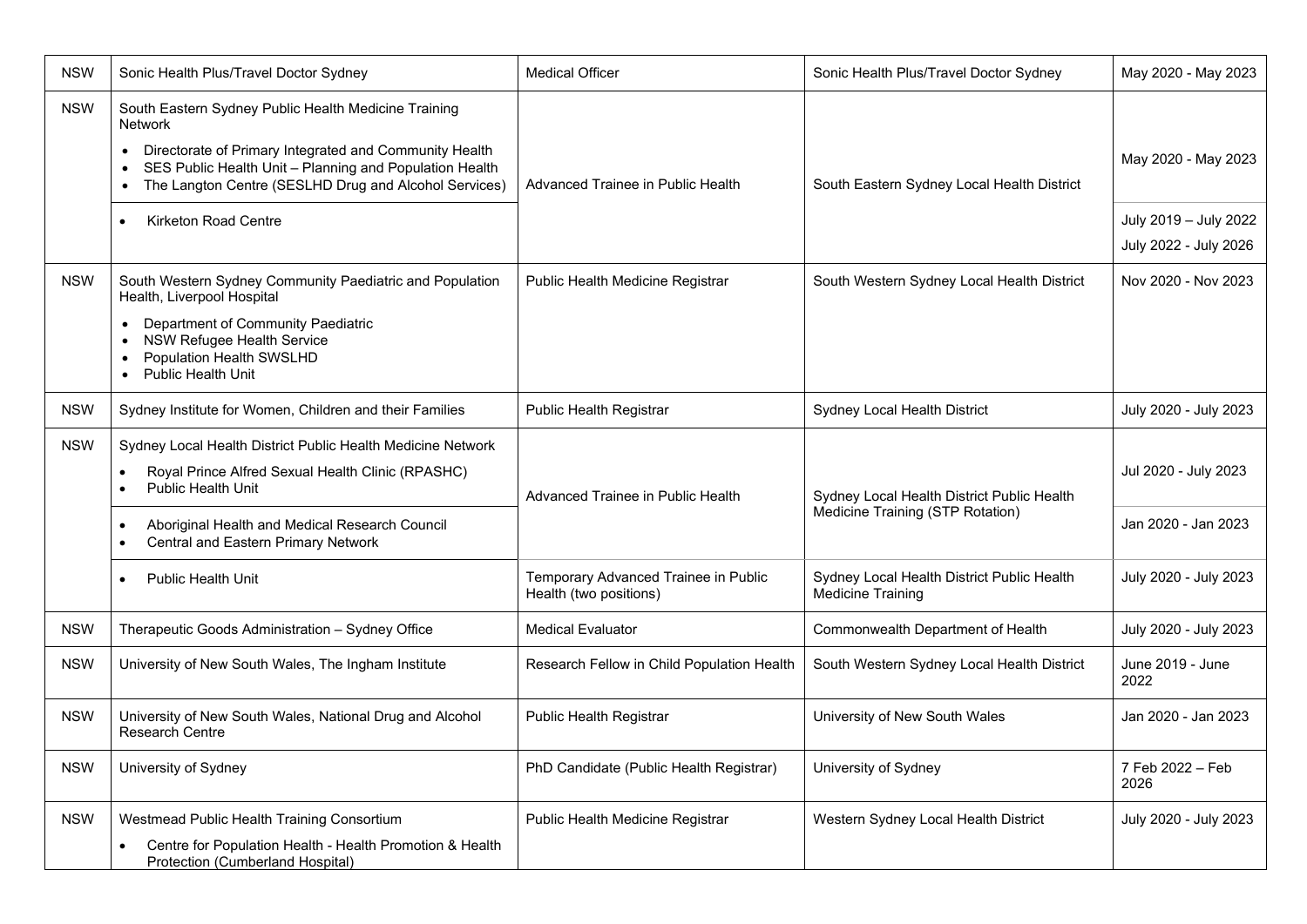|              | Centre for Infectious Diseases and Microbiology -<br>$\bullet$<br>Pathology West (CIDM<br>Institute of Clinical Pathology and Medical Research<br>$\bullet$<br>(ICPMR) (Westmead Hospital)         |                                                                                                  |                                                                 |                                       |
|--------------|----------------------------------------------------------------------------------------------------------------------------------------------------------------------------------------------------|--------------------------------------------------------------------------------------------------|-----------------------------------------------------------------|---------------------------------------|
| <b>State</b> | <b>Training Settings*</b>                                                                                                                                                                          | <b>Position</b>                                                                                  | <b>Organisation/Network</b>                                     | <b>Accreditation</b><br><b>Period</b> |
| <b>VIC</b>   | Barwon South West Public Health Unit                                                                                                                                                               | <b>Public Health Registrar</b>                                                                   | <b>Barwon Health</b>                                            | 16 Feb 2022 - Feb<br>2026             |
| <b>VIC</b>   | Burnet Institute - Public Health Group                                                                                                                                                             | <b>Public Health Registrar</b><br>$\bullet$<br><b>Infectious Disease Specialist</b><br>$\bullet$ | <b>Burnet Institute</b>                                         | July 2020 - July 2023                 |
| <b>VIC</b>   | Epworth Richmond                                                                                                                                                                                   | Public Health Registrar                                                                          | Epworth Monash Rehabilitation Medicine Unit                     | Jan 2020 - Jan 2023                   |
| <b>VIC</b>   | <b>Faculty of Business</b>                                                                                                                                                                         | PhD Scholar                                                                                      | Swinburne University                                            | Aug 2020 - Aug 2023                   |
| <b>VIC</b>   | Faculty of Medicine, Dentistry and Health Sciences (FMDHS)<br>Melbourne School of Population and Global Health<br>$\bullet$<br>The Peter Doherty Institute for Infection and Immunity<br>$\bullet$ | Victorian Public Health Medicine Training<br><b>Scheme Trainee</b>                               | University of Melbourne                                         | Mar 2021 - Mar 2024                   |
| <b>VIC</b>   | Grampians Public Health Unit                                                                                                                                                                       | <b>Staff Specialist GP</b>                                                                       | Ballarat Health Services (Grampians Health)                     | 15 Feb 2022 - Feb<br>2026             |
| <b>VIC</b>   | Melbourne Children's Campus                                                                                                                                                                        | <b>Public Health Fellow</b><br>$\bullet$<br>Research Clinician<br>$\bullet$                      | Murdoch Children's Research Institute (MCRI)                    | Mar 2022 - Mar 2026                   |
| <b>VIC</b>   | Monash Centre for Health Research and Implementation<br>(MCHRI)                                                                                                                                    | Research Assistant/PhD Student                                                                   | Monash Centre for Health Research and<br>Implementation (MCHRI) | Feb 2020 - Feb 2023                   |
| <b>VIC</b>   | Murdoch Children's Research Institute                                                                                                                                                              | PhD Student                                                                                      | Murdoch Children's Research Institute (MCRI)                    | Apr 2021 - Apr 2024                   |
| <b>VIC</b>   | North Eastern Public Health Unit                                                                                                                                                                   | <b>Public Health Registrar</b>                                                                   | <b>Austin Health</b>                                            | July 2021 - July 2025                 |
| <b>VIC</b>   | School of Public Health and Preventive Medicine                                                                                                                                                    | Advanced Training (Victorian Public Health<br>Medical Training Scheme) - 2 positions             | Monash University                                               | July 2021 - July 2024                 |
| <b>VIC</b>   | School of Public Health and Preventive Medicine                                                                                                                                                    | Public Health Registrar                                                                          | Monash University                                               | 17 Feb 2022 - Feb<br>2026             |
| <b>VIC</b>   | School of Public Health and Preventive Medicine                                                                                                                                                    | <b>Research Fellow</b>                                                                           | Monash University                                               | Aug 2019 - Aug 2022                   |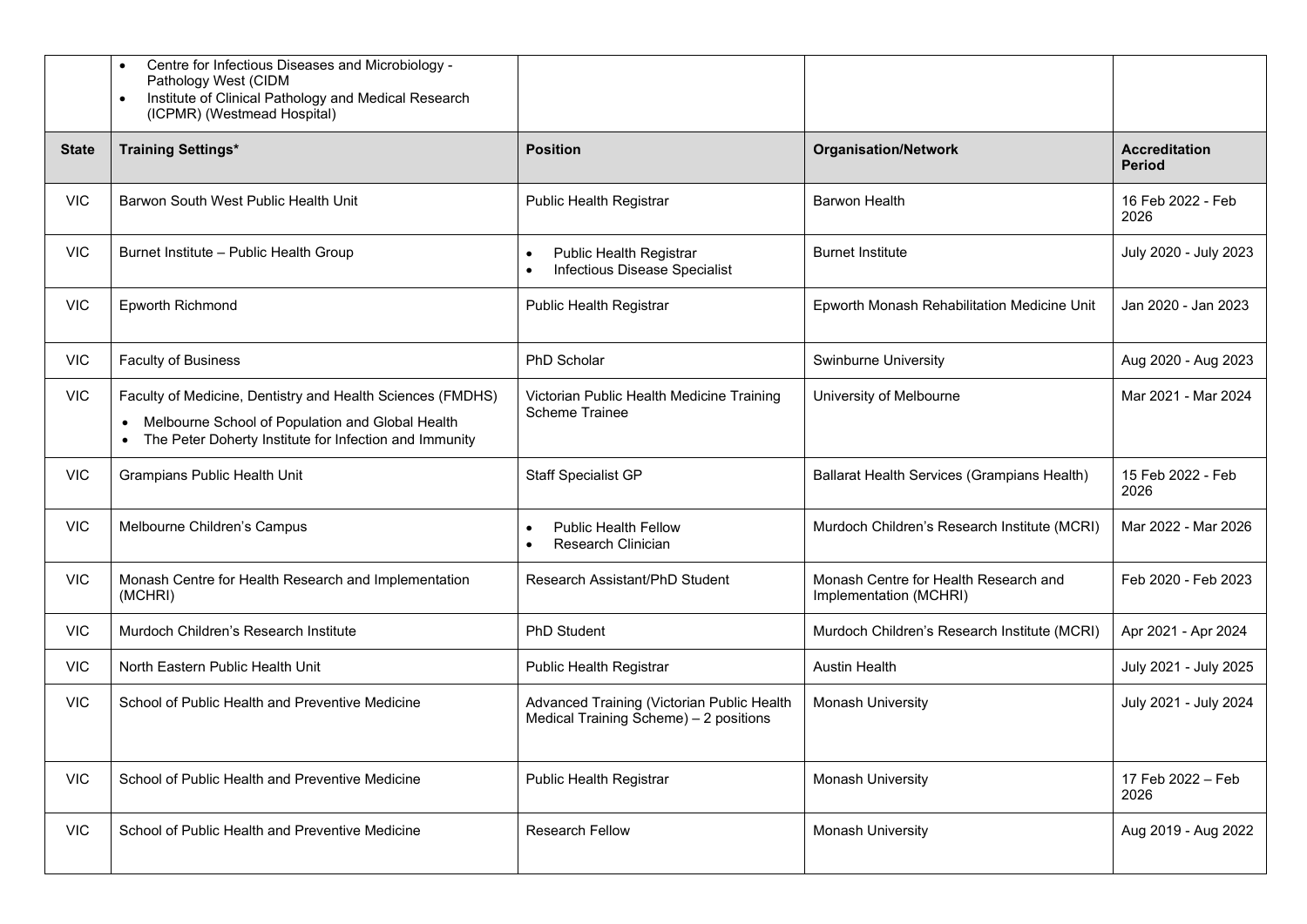| <b>VIC</b>   | Schools and Regional Services, COVID-19 Incident<br>Coordination and Response Team, Health Policy Unit                         | Senior Policy Officer                                                                                                                                                                                                                                                                                                                                                              | Department of Education and Training                      | May 2021 - May 2024                   |
|--------------|--------------------------------------------------------------------------------------------------------------------------------|------------------------------------------------------------------------------------------------------------------------------------------------------------------------------------------------------------------------------------------------------------------------------------------------------------------------------------------------------------------------------------|-----------------------------------------------------------|---------------------------------------|
| <b>VIC</b>   | South East Public Health Unit                                                                                                  | <b>Public Health Registrar</b>                                                                                                                                                                                                                                                                                                                                                     | Monash Health                                             | 24 Jan 2022 - Jan<br>2026             |
| <b>VIC</b>   | <b>Swanston Medical Centre</b>                                                                                                 | Public Health Registrar - Clinical Lead<br>Silicosis                                                                                                                                                                                                                                                                                                                               | Jobfit Health Group Pty Limited                           | June 2019 - June<br>2022              |
| <b>VIC</b>   | Therapeutic Goods Administration -<br>Melbourne Office                                                                         | Medical Officers - Clinical Evaluators                                                                                                                                                                                                                                                                                                                                             | Commonwealth Department of Health                         | July 2020 - July 2023                 |
| <b>VIC</b>   | Victorian Department of Families, Fairness and Housing                                                                         | Director - Human Services Public Health<br>Policy                                                                                                                                                                                                                                                                                                                                  | Victorian Department of Families, Fairness and<br>Housing | Feb 2021 - Feb 2024                   |
| <b>VIC</b>   | Victorian Department of Health                                                                                                 | Deputy Chief Health Officer<br>$\bullet$<br>Medical Officer -COVID-19<br>$\bullet$<br>Public Health Medicine Registrar<br>$\bullet$<br>Senior Epidemiologist<br>$\bullet$<br>Senior Medical Advisor<br>$\bullet$<br>Senior Community Engagement<br>Advisor/ Epidemiologist<br><b>Principal Public Health Medical</b><br><b>Officers</b><br>Executive Director, Safety, Quality and | Victorian Government Department of Health                 | Mar 2021 - Mar 2024                   |
|              |                                                                                                                                | <b>System Preparedness</b>                                                                                                                                                                                                                                                                                                                                                         |                                                           |                                       |
| <b>VIC</b>   | Western Public Health Unit                                                                                                     | <b>Public Health Registrar</b>                                                                                                                                                                                                                                                                                                                                                     | <b>Western Health</b>                                     | 21 Dec 2021 - Dec<br>2025             |
| <b>State</b> | <b>Training Settings*</b>                                                                                                      | <b>Position</b>                                                                                                                                                                                                                                                                                                                                                                    | <b>Organisation/Network</b>                               | <b>Accreditation</b><br><b>Period</b> |
| QLD          | Army Malaria Institute                                                                                                         | <b>Research Medical Officer</b>                                                                                                                                                                                                                                                                                                                                                    | <b>Australian Defence Force</b>                           | July 2020 - July 2023                 |
| QLD          | Bupa Health Services, Australian Defence Force Health<br><b>Services Contract</b>                                              | <b>Public Health Registrar</b>                                                                                                                                                                                                                                                                                                                                                     | <b>Bupa Health Services</b>                               | July 2021 - July 2025                 |
| QLD          | Cairns Public Health Network<br>Apunipima Cape York Health Council<br>Torres and Cape Hospital and Health Service<br>$\bullet$ | <b>Public Health Registrar</b>                                                                                                                                                                                                                                                                                                                                                     | <b>Cairns Public Health Network</b>                       | Dec 2020 - Dec 2023                   |
| QLD          | Darling Downs Public Health Unit                                                                                               | <b>Public Health Registrar</b><br>$\bullet$<br>Director Public Health Unit<br>$\bullet$                                                                                                                                                                                                                                                                                            | Queensland Health                                         | Nov 2020 - Nov 2023                   |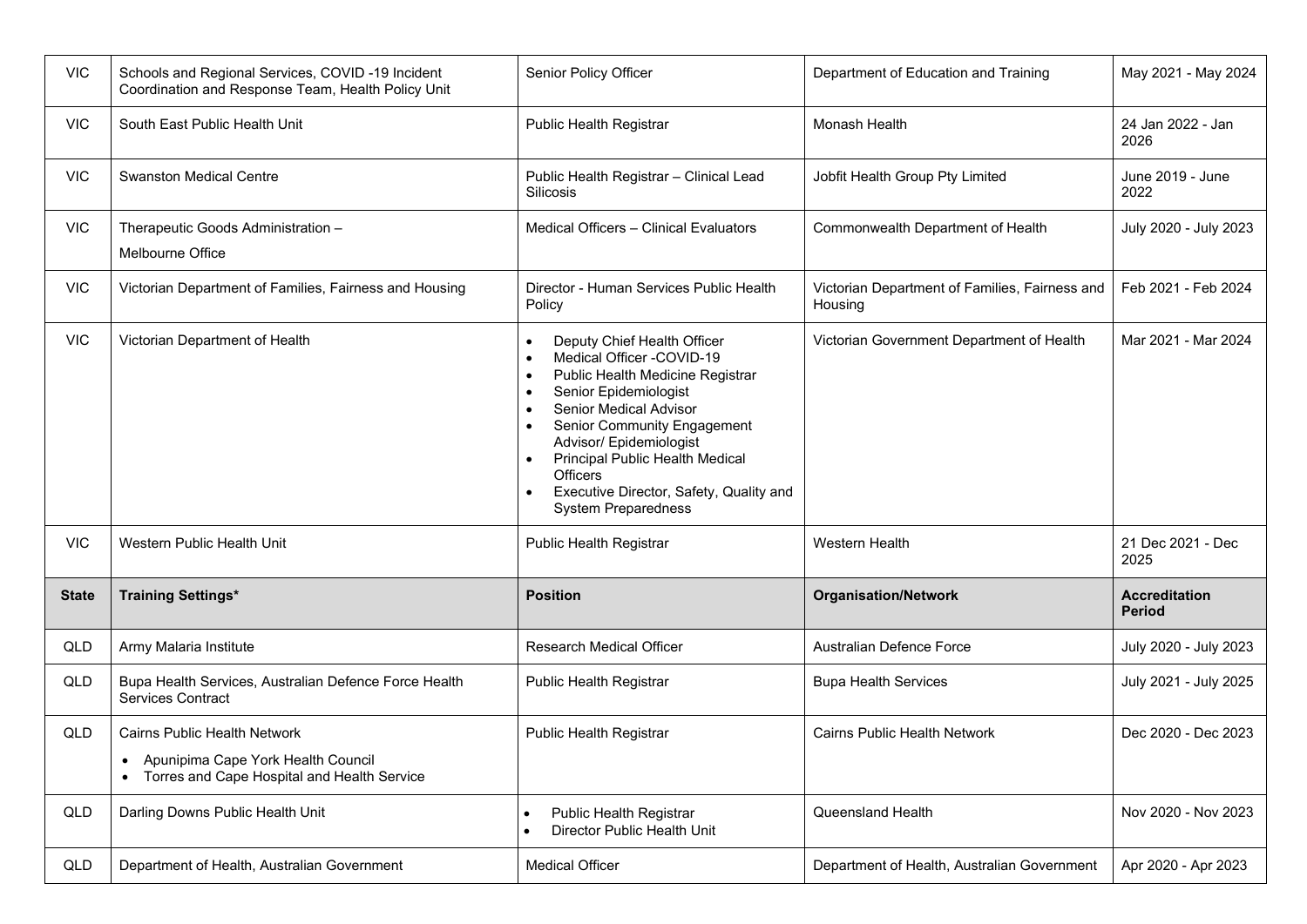| QLD | Gold Coast Public Health Unit                                                                                                                                                                                                                                                                                                                                                                                                                                                                                                                                                                                                                                                                                                                                                                                                                                                                                                                                                                                                                                                                                                                                                                                                                                                                             | Public Health Medicine Registrar                                               | Gold Coast Hospital and Health Services                                    | Aug 2020 - Aug 2023       |
|-----|-----------------------------------------------------------------------------------------------------------------------------------------------------------------------------------------------------------------------------------------------------------------------------------------------------------------------------------------------------------------------------------------------------------------------------------------------------------------------------------------------------------------------------------------------------------------------------------------------------------------------------------------------------------------------------------------------------------------------------------------------------------------------------------------------------------------------------------------------------------------------------------------------------------------------------------------------------------------------------------------------------------------------------------------------------------------------------------------------------------------------------------------------------------------------------------------------------------------------------------------------------------------------------------------------------------|--------------------------------------------------------------------------------|----------------------------------------------------------------------------|---------------------------|
| QLD | Metro South Public Health Unit, Brisbane South Office                                                                                                                                                                                                                                                                                                                                                                                                                                                                                                                                                                                                                                                                                                                                                                                                                                                                                                                                                                                                                                                                                                                                                                                                                                                     | Public Health Registrar                                                        | Metro South Health, Queensland Health                                      | Nov 2020 - Nov 2023       |
| QLD | Queensland Aboriginal & Islander Health Council (QAIHC)                                                                                                                                                                                                                                                                                                                                                                                                                                                                                                                                                                                                                                                                                                                                                                                                                                                                                                                                                                                                                                                                                                                                                                                                                                                   | Advanced Training in Public Health<br>Medicine                                 | Queensland Aboriginal & Islander Health<br>Council/ Public Health Medicine | June 2021 - June<br>2024  |
| QLD | Queensland Health Public Health Medicine Training Network<br>• Aboriginal and Torres Strait Islander Health Branch,<br>System Policy and Planning Division, Queensland Health<br>Australian Centre for Health Services Innovation, School of<br>Public Health and Social Work, Institute of Health and<br>Biomedical Innovation, Queensland University of<br>Technology<br>Cairns Public Health Unit<br>$\bullet$<br><b>Central Queensland Public Unit</b><br>Communicable Diseases Unit, Queensland Health<br>Darling Downs Public Health Unit, Baillie Henderson<br>$\bullet$<br>Hospital<br>Gold Coast Public Health Unit<br>$\bullet$<br><b>Griffith Rural Clinical School</b><br>Health Protection Branch, Herston<br>$\bullet$<br>Health and Wellbeing, Queensland<br>$\bullet$<br>Inala Indigenous Health Service/Centre of Excellence in<br>Aboriginal and Torres Strait Islander Primary Health<br>Centre<br>Metro North Public Health Unit<br>Metro South Public Health Unit<br>$\bullet$<br>Prevention Health Branch, Prevention Division<br>$\bullet$<br>School of Public Health, The University of Queensland<br>$\bullet$<br>Sunshine Coast Public Health Unit<br>$\bullet$<br>Townsville Public Health Unit<br>$\bullet$<br>West Moreton Public Health Unit<br>Wide Bay Public Health Unit | Public Health Registrar                                                        | Queensland Health                                                          | Nov 2020 - Nov 2023       |
| QLD | Queensland Rural Medical Education                                                                                                                                                                                                                                                                                                                                                                                                                                                                                                                                                                                                                                                                                                                                                                                                                                                                                                                                                                                                                                                                                                                                                                                                                                                                        | <b>Public Health Registrar</b>                                                 | Queensland Rural Medical Education                                         | Jan 2020 - Jan 2023       |
| QLD | Therapeutic Goods Administration, Brisbane Office                                                                                                                                                                                                                                                                                                                                                                                                                                                                                                                                                                                                                                                                                                                                                                                                                                                                                                                                                                                                                                                                                                                                                                                                                                                         | Medical Evaluator, Senior Clinical Advisor<br>or Medical Officer (2 positions) | Commonwealth Department of Health                                          | 28 Feb 2022 - Feb<br>2026 |
| QLD | Thursday Island Hospital                                                                                                                                                                                                                                                                                                                                                                                                                                                                                                                                                                                                                                                                                                                                                                                                                                                                                                                                                                                                                                                                                                                                                                                                                                                                                  | Senior Medical Officer                                                         | Torres and Cape Hospital and Health Service                                | Apr 2021 - Apr 2024       |
| QLD | Wuchopperen Health Service Limited and Tropical Public<br><b>Health Services</b><br>Wuchopperen Health Service Limited<br><b>Tropical Public Health Services</b>                                                                                                                                                                                                                                                                                                                                                                                                                                                                                                                                                                                                                                                                                                                                                                                                                                                                                                                                                                                                                                                                                                                                          | Public Health Registrar                                                        | Cairns Public Health Network                                               | June 2020 - June<br>2023  |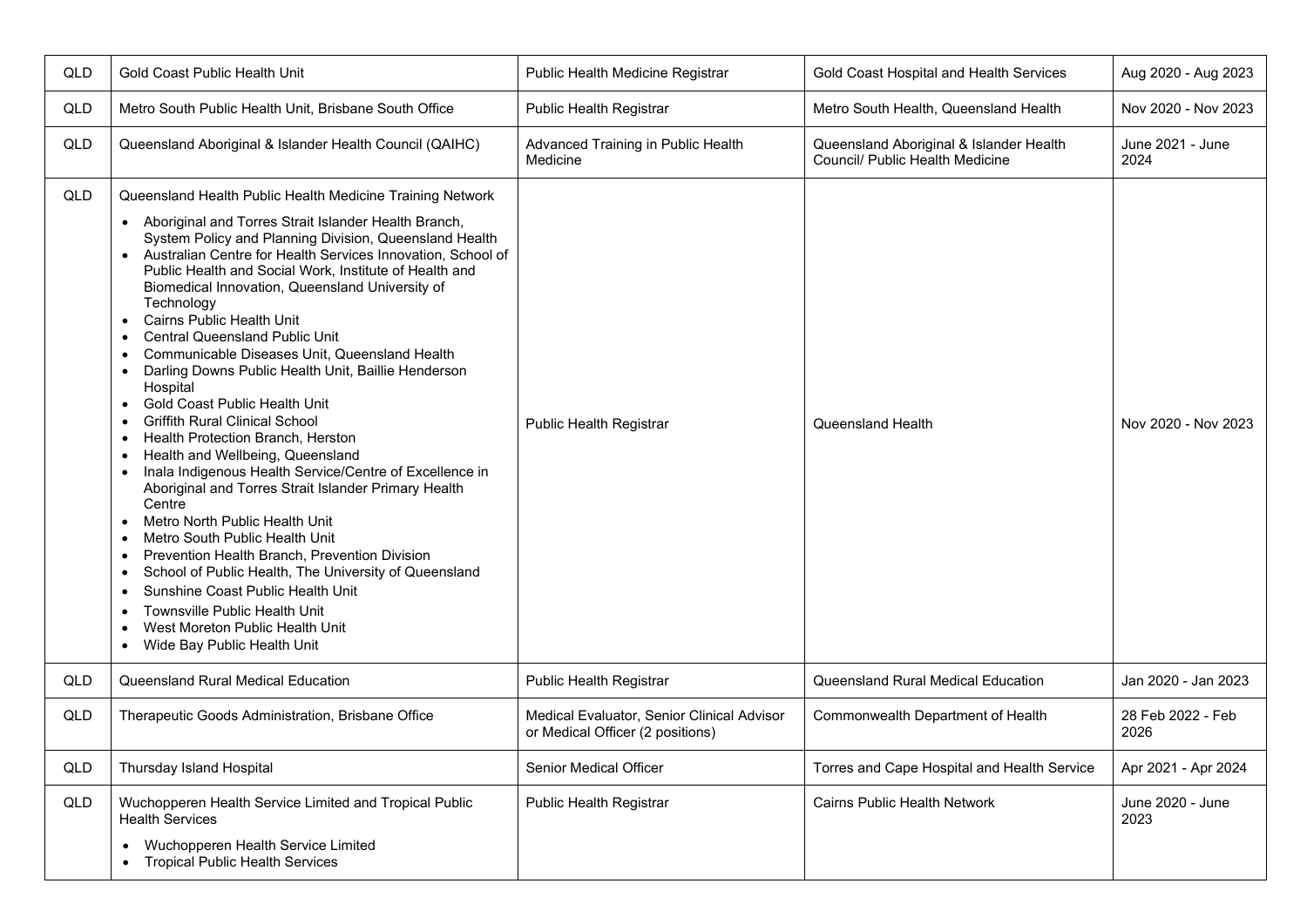| <b>State</b> | <b>Training Settings*</b>                                                                                                                                                                                                                                                                                                                                                                                                                                                                        | <b>Position</b>                                                | <b>Organisation/Network</b>                                 | <b>Accreditation</b><br><b>Period</b>                              |
|--------------|--------------------------------------------------------------------------------------------------------------------------------------------------------------------------------------------------------------------------------------------------------------------------------------------------------------------------------------------------------------------------------------------------------------------------------------------------------------------------------------------------|----------------------------------------------------------------|-------------------------------------------------------------|--------------------------------------------------------------------|
| <b>WA</b>    | Aboriginal Health Council of Western Australia                                                                                                                                                                                                                                                                                                                                                                                                                                                   | Public Health Medical Officer                                  | Aboriginal Health Council of Western Australia              | Sep 2021 - Sep 2025                                                |
| <b>WA</b>    | HealthPathways WA                                                                                                                                                                                                                                                                                                                                                                                                                                                                                | <b>GP Clinical Editor</b>                                      | WA Primary Health Alliance                                  | 28 Feb 2022 - Feb<br>2026                                          |
| <b>WA</b>    | Kimberley Aboriginal Medical Services Ltd/The Rural Clinical<br>School of Western Australia                                                                                                                                                                                                                                                                                                                                                                                                      | Public Health Medicine Trainee                                 | The University of Western Australia                         | Jan 2020 - Jan 2023                                                |
|              | Kimberley Aboriginal Medical Services and The Rural<br>$\bullet$<br>Clinical School of Western Australia<br>Kimberly Population Health Unit                                                                                                                                                                                                                                                                                                                                                      |                                                                |                                                             |                                                                    |
| <b>WA</b>    | Midwest/ Wheatbelt Public Health Unit                                                                                                                                                                                                                                                                                                                                                                                                                                                            | Public Health Physician                                        | Western Australia Country Health Service<br>(WACHS) Midwest | 11 Feb 2022 - Feb<br>2026                                          |
| <b>WA</b>    | North Metropolitan Health Service & WA Department of Health<br>Communicable Disease Control Directorate<br>$\bullet$<br>Disaster Preparedness and Management Unit<br>$\bullet$<br><b>Environmental Health Directorate</b><br>$\bullet$<br>Epidemiology Branch<br>Metropolitan Communicable Disease Control, WA<br>$\bullet$<br>Public and Aboriginal Health Division<br>$\bullet$<br>Patient Safety and Clinical Quality Directorate<br>$\bullet$<br>Maternal and Child Health Unit<br>$\bullet$ | Registrar Public Health Medicine                               | Western Australia Department of Health                      | July 2020 - July 2023<br>Site 7 and 8 added 1<br><b>March 2022</b> |
| <b>WA</b>    | Puntukurnu Aboriginal Medical Service, Newman Clinic                                                                                                                                                                                                                                                                                                                                                                                                                                             | Public Health Registrar                                        | Puntukurnu Aboriginal Medical Service,<br>Newman Clinic     | Sep 2021 - Sep 2025                                                |
| <b>WA</b>    | School of Medicine                                                                                                                                                                                                                                                                                                                                                                                                                                                                               | Associate Lecturer, Population and<br><b>Preventive Health</b> | University of Notre Dame, Fremantle                         | June 2021 - June<br>2025                                           |
| <b>WA</b>    | South West Public Health Unit                                                                                                                                                                                                                                                                                                                                                                                                                                                                    | Public Health Medical Registrar                                | South West Public Health Unit                               | Nov 2020 - Nov 2023                                                |
| <b>WA</b>    | State Health Incident Coordination Centre                                                                                                                                                                                                                                                                                                                                                                                                                                                        | Public Health Medicine Registrar                               | Western Australia Department of Health                      | Jan 2021 - Jan 2024                                                |
| <b>WA</b>    | Telethon Kids Institute, Perth Children's Hospital                                                                                                                                                                                                                                                                                                                                                                                                                                               | Head of Strategy, END RHD                                      | <b>Telethon Kids Institute</b>                              | Oct 2019 - Oct 2022                                                |
| <b>WA</b>    | WACHS Goldfields Population Health                                                                                                                                                                                                                                                                                                                                                                                                                                                               | Public Health Registrar                                        | <b>WACHS Country Health Services</b>                        | Oct 2020 - Oct 2023                                                |
| <b>WA</b>    | Western Australian Centre for Rural Health - Rural, Primary<br>and Aboriginal Health                                                                                                                                                                                                                                                                                                                                                                                                             | Public Health Physician - Midwest                              | The University of Western Australia                         | Dec 2020 - Dec 2023                                                |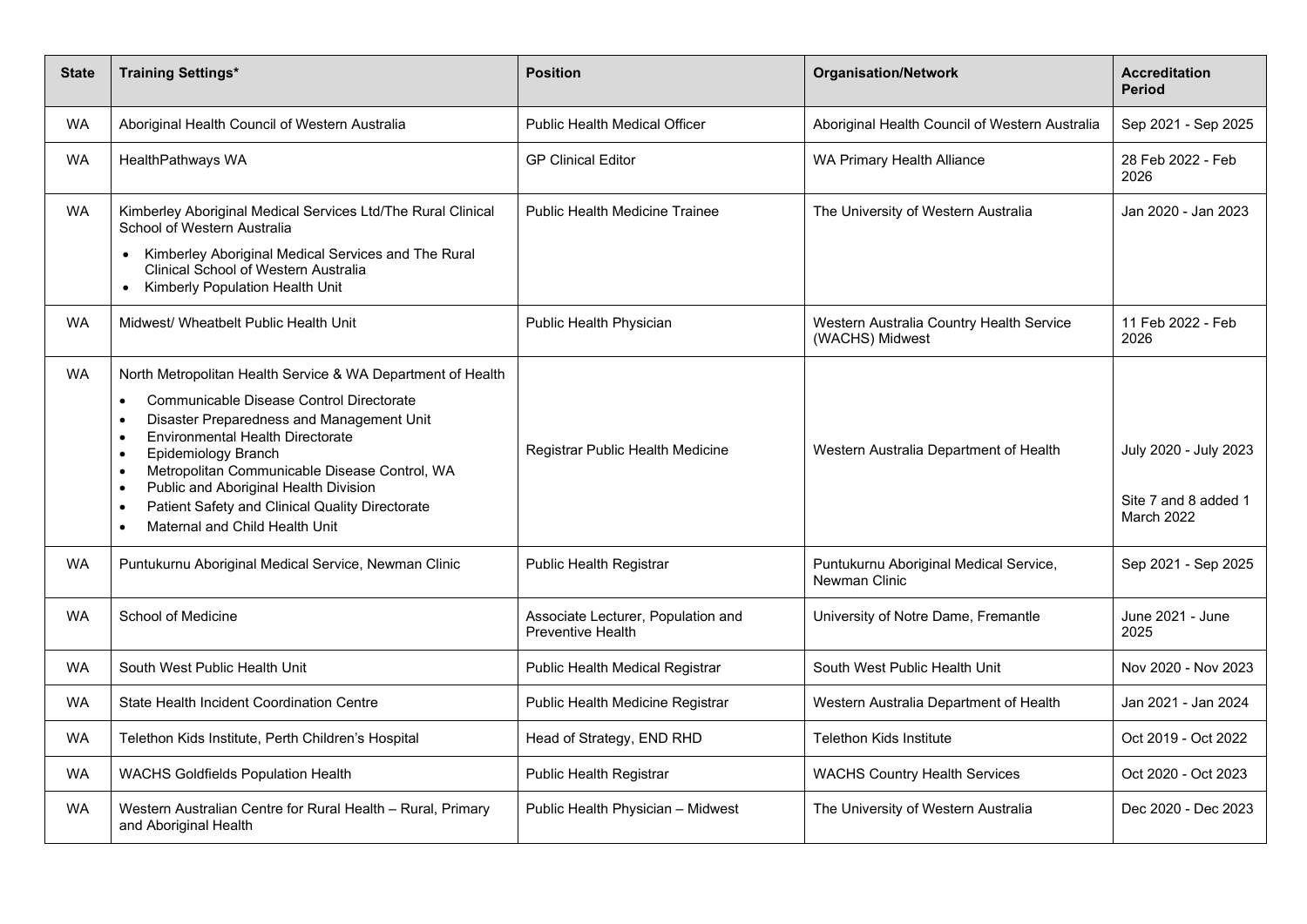| <b>State</b> | <b>Training Settings*</b>                                                                                                                                                                                                                                                                                                   | <b>Position</b>                                                                                        | <b>Organisation/Network</b>                                                        | <b>Accreditation</b><br><b>Period</b> |
|--------------|-----------------------------------------------------------------------------------------------------------------------------------------------------------------------------------------------------------------------------------------------------------------------------------------------------------------------------|--------------------------------------------------------------------------------------------------------|------------------------------------------------------------------------------------|---------------------------------------|
| <b>SA</b>    | Communicable Disease Control Branch                                                                                                                                                                                                                                                                                         | <b>Medical Registrar</b>                                                                               | SA Public Health Medicine Training Program,<br>Department for Health and Ageing SA | Dec 2020 - Dec 2023                   |
| <b>SA</b>    | Prevention and Population Health                                                                                                                                                                                                                                                                                            | Public Health Registrar                                                                                | <b>Wellbeing SA</b>                                                                | May 2021 - May 2024                   |
| <b>SA</b>    | South Australia Public Health Medicine Training Program<br>Aboriginal Health Council<br>$\bullet$<br><b>Chronic Disease Epidemiology</b><br><b>Heart Foundation</b><br>$\bullet$<br>SA Department of Health Traineeship in Aboriginal Health<br>$\bullet$<br>SA Department of Health and Wellbeing Public Health<br>Trainee | Public Health Registrar                                                                                | SA Public Health Medicine Training Program,<br>Department for Health and Ageing SA | Mar 2021 - Mar 2024                   |
| <b>State</b> | <b>Training Settings*</b>                                                                                                                                                                                                                                                                                                   | <b>Position</b>                                                                                        | <b>Organisation/Network</b>                                                        | <b>Accredited Period</b>              |
| <b>NT</b>    | Aboriginal Medical Services Alliance Northern Territory, Darwin                                                                                                                                                                                                                                                             | Public Health Registrar                                                                                | Aboriginal Medical Services Alliance Northern<br>Territory                         | Dec 2020 - Dec 2023                   |
| <b>NT</b>    | Aboriginal Medical Services Alliance Northern Territory, Alice<br>Springs                                                                                                                                                                                                                                                   | Public Health Registrar                                                                                | Aboriginal Medical Services Alliance Northern<br>Territory                         | Dec 2019 - Dec 2022                   |
| <b>NT</b>    | Central Australian Health Service (CAHS) Primary and Public<br>Health Care (PPHC)                                                                                                                                                                                                                                           | Senior Rural Medical Practitioner                                                                      | Department of Health, Northern Territory                                           | Dec 2021 - Dec 2025                   |
| <b>NT</b>    | <b>Family Planning</b>                                                                                                                                                                                                                                                                                                      | <b>Medical Director</b>                                                                                | Family Planning Welfare Association of the<br>Northern Territory                   | Nov 2019 - Nov 2022                   |
| <b>NT</b>    | Menzies School of Health Research                                                                                                                                                                                                                                                                                           | Masters of Public Health Unit Lecturer                                                                 | Menzies School of Health Research                                                  | 16 Feb 2022 - Feb<br>2026             |
| <b>NT</b>    | National Critical Care and Trauma Response Centre                                                                                                                                                                                                                                                                           | <b>Senior Medical Officer</b>                                                                          | Department of Health, Northern Territory                                           | Oct 2021 - Oct 2025                   |
| <b>NT</b>    | Northern Territory Centre for Disease Control Training Network<br>Centre for Disease Control, Alice Springs<br>Centre for Disease Control, Royal Darwin Hospital                                                                                                                                                            | • Coordinator (Alice Springs)<br>• Public Health Registrar (Darwin)<br>• Public Health Fellow (Darwin) | Department of Health, Northern Territory                                           | July 2020 - July 2023                 |
| <b>NT</b>    | Northern Territory Primary Health Network, Darwin                                                                                                                                                                                                                                                                           | <b>Public Health Advisor</b>                                                                           | Northern Territory PHN                                                             | July 2020 - July 2023                 |
| <b>NT</b>    | Population and Digital Health                                                                                                                                                                                                                                                                                               | Public Health Registrar                                                                                | Northern Territory Health                                                          | Oct 2021 - Oct 2025                   |
| <b>NT</b>    | Primary and Population Health Branch                                                                                                                                                                                                                                                                                        | Public Health Registrar                                                                                | Northern Territory Health                                                          | Oct 2021 - Oct 2025                   |
| <b>NT</b>    | Tennant Creek Hospital and General Practice                                                                                                                                                                                                                                                                                 | Public Health Registrar                                                                                | Northern Territory Health/ NT Government                                           | Mar 2020 - Mar 2023                   |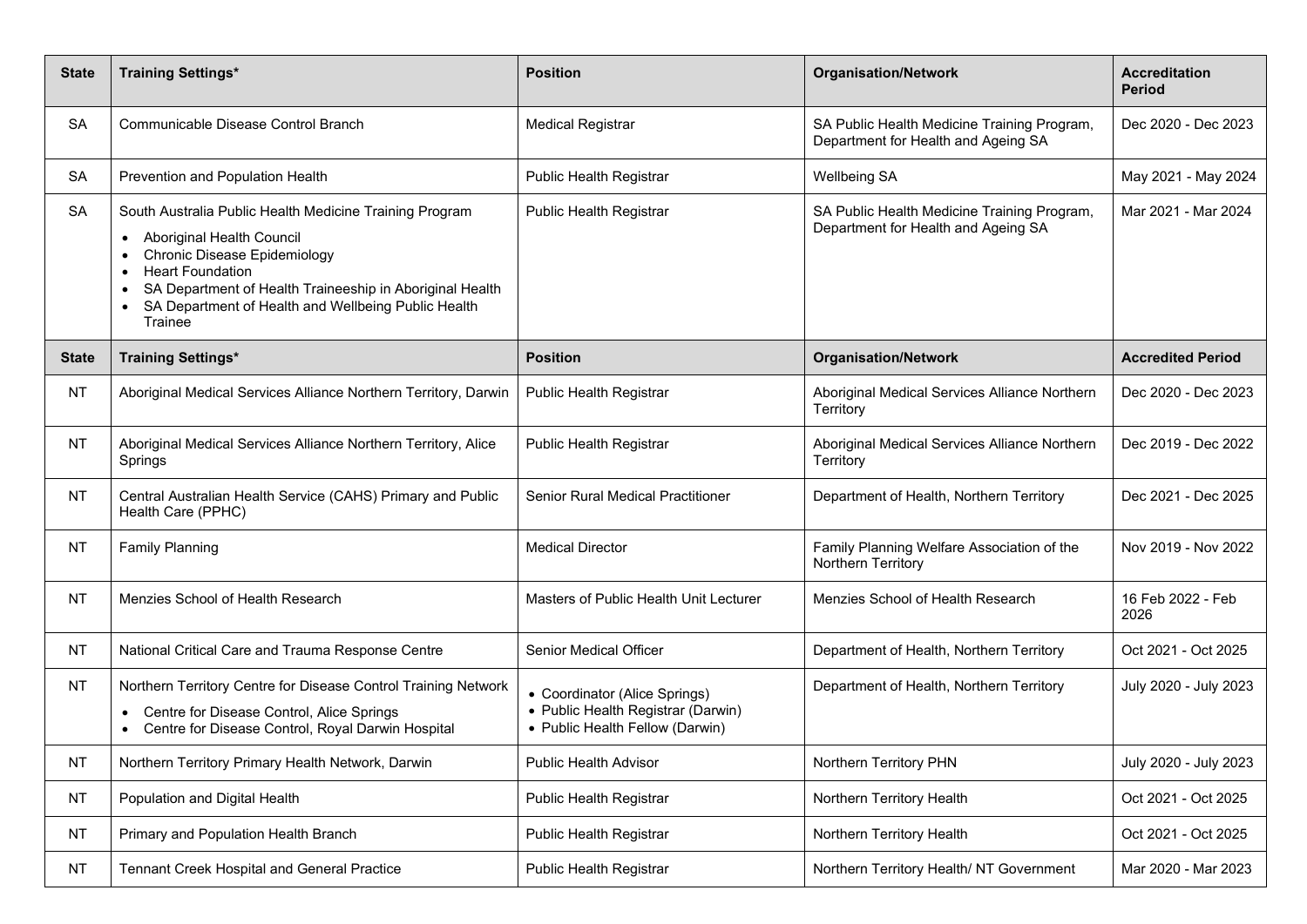| <b>State</b> | <b>Training Settings*</b>                                                                                                                                                                                                                 | <b>Position</b>                                                  | <b>Organisation/Network</b>                             | <b>Accredited Period</b> |
|--------------|-------------------------------------------------------------------------------------------------------------------------------------------------------------------------------------------------------------------------------------------|------------------------------------------------------------------|---------------------------------------------------------|--------------------------|
| TAS          | Primary Health Tasmania                                                                                                                                                                                                                   | Public Health Registrar                                          | <b>PHN Tasmania</b>                                     | July 2020 - July 2023    |
| TAS          | Public Health Medicine Training, Menzies Network<br>Aboriginal Health Service, Tasmanian Aboriginal Centre<br>$\bullet$<br>Menzies Institute for Medical Research, University of<br>Tasmania<br>Public Health Services, DHHS<br>$\bullet$ | Public Health Medicine Registrar (STP<br>2095)                   | University of Tasmania                                  | Dec 2020 - Dec 2023      |
| <b>TAS</b>   | Public Health Medicine Training, DHHS TAS Network<br>Aboriginal Health Service, Tasmanian Aboriginal Centre<br>$\bullet$<br>Communicable Diseases and Environmental<br>Health Menzies Research Institute Tasmania                         | Public Health Medicine Registrar (STP<br>1103)                   | Department of Health and Human Services<br>Tasmania     | Dec 2020 - Dec 2023      |
| <b>TAS</b>   | <b>Public Health Services</b>                                                                                                                                                                                                             | Public Health Medicine Registrar (STP<br>T09)                    | Department of Health and Human Services<br>Tasmania     | Dec 2020 - Dec 2023      |
| <b>State</b> | <b>Training Settings*</b>                                                                                                                                                                                                                 | <b>Position</b>                                                  | <b>Organisation/Network</b>                             | <b>Accredited Period</b> |
| NZ           | Community and Public Health                                                                                                                                                                                                               | Public Health Medicine Registrar                                 | Canterbury District Health Board                        | Nov 2021 - Nov 2025      |
| <b>NZ</b>    | Consulting Firm, EY, Wellington                                                                                                                                                                                                           | <b>Health Consultant</b>                                         | EY, Wellington                                          | Apr 2021 - Apr 2024      |
| <b>NZ</b>    | Dunedin Hospital, NZ                                                                                                                                                                                                                      | Registrar                                                        | Southern District Health Board                          | May 2019 - May 2022      |
|              | Planning, Funding and Population Health                                                                                                                                                                                                   | Advanced Public Health Medicine Registrar                        | Southern District Health Board                          | Nov 2019 - Nov 2026      |
| <b>NZ</b>    | PHARMAC, NZ                                                                                                                                                                                                                               | <b>Medical Advisor Registrar</b>                                 | <b>PHARMAC</b>                                          | Dec 2020 - Dec 2023      |
| <b>NZ</b>    | Population Health Service, Napier Health Centre                                                                                                                                                                                           | Public Health Medicine Registrar                                 | Hawke's Bay District Health Board                       | Oct 2021 - Oct 2025      |
| <b>NZ</b>    | Quality and Clinical Governance Solutions Directorate, Health<br>Pathways                                                                                                                                                                 | Health Pathways Clinical Editor                                  | Southern District Health Board                          | Apr 2021 - Apr 2024      |
| <b>State</b> | <b>Training Settings*</b>                                                                                                                                                                                                                 | <b>Position</b>                                                  | <b>Organisation/Network</b>                             | <b>Accredited Period</b> |
| <b>OS</b>    | Alliance for Health Policy and Systems Research, WHO                                                                                                                                                                                      | Young Professional/ Health Policy and<br><b>Systems Research</b> | Alliance for Health Policy and Systems<br>Research, WHO | Sep 2020 - Sep 2023      |
| <b>OS</b>    | Nuffield Department of Clinical Medicine, UK                                                                                                                                                                                              | <b>DPhil Student/Clinical Research Fellow</b>                    | The University of Oxford                                | May 2020 - May 2023      |
| <b>OS</b>    | Port Moresby                                                                                                                                                                                                                              | <b>Public Health Registrar</b>                                   | St John Ambulance, Papua New Guinea                     | Mar 2022 - Mar 2026      |